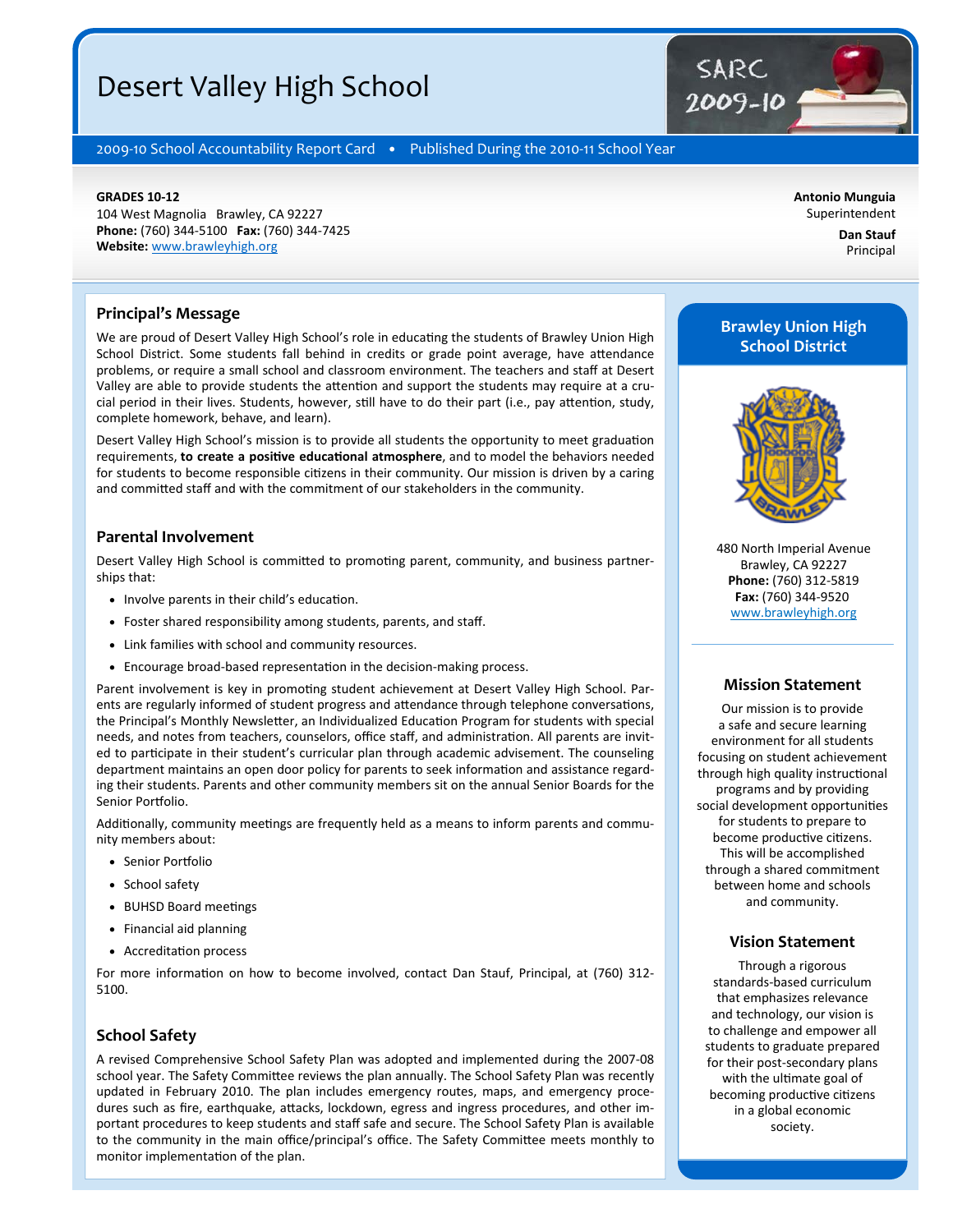

#### **Professional Development**

The major areas of focus for staff devel‐ opment include curriculum and instruc‐ tion, school discipline and safety, technology, student assessment and data, student support services, and school‐ site accountability.

The methods used to deliver profes‐ sional development involve staff devel‐ opment days, department and collabo‐ ration meetings, and grade level/course -subject area meetings. Teachers are supported during the implementation through staff meetings, teacheradministrator meetings, student performance data analysis, and reporting. The district also participates in professional development opportunities provided through the Imperial County Office of Education.

For the previous three school years, the district has had five days each year dedicated to staff and professional development.





| Class Size Distribution - Number of Classrooms By Size |              |                |       |          |                |       |          |              |       |
|--------------------------------------------------------|--------------|----------------|-------|----------|----------------|-------|----------|--------------|-------|
|                                                        | $07 - 08$    |                |       | 08-09    |                |       | $09-10$  |              |       |
| <b>Subject</b>                                         | $1 - 22$     | 23-32          | $33+$ | $1 - 22$ | $23 - 32$      | $33+$ | $1 - 22$ | 23-32        | $33+$ |
| <b>English-Language Arts</b>                           | 6            | 7              |       | 5        | 8              |       | 8        | 6            |       |
| <b>Mathematics</b>                                     | 6            | $\overline{1}$ |       | 7        |                |       | 9        | $\mathbf{1}$ |       |
| <b>Science</b>                                         | $\mathbf{1}$ | 7              |       | 6        | $\overline{2}$ |       | 6        | 1            |       |
| <b>History-Social Science</b>                          | 3            | 8              |       |          | $\overline{7}$ |       | 6        | 6            |       |

#### **Enrollment and Demographics**

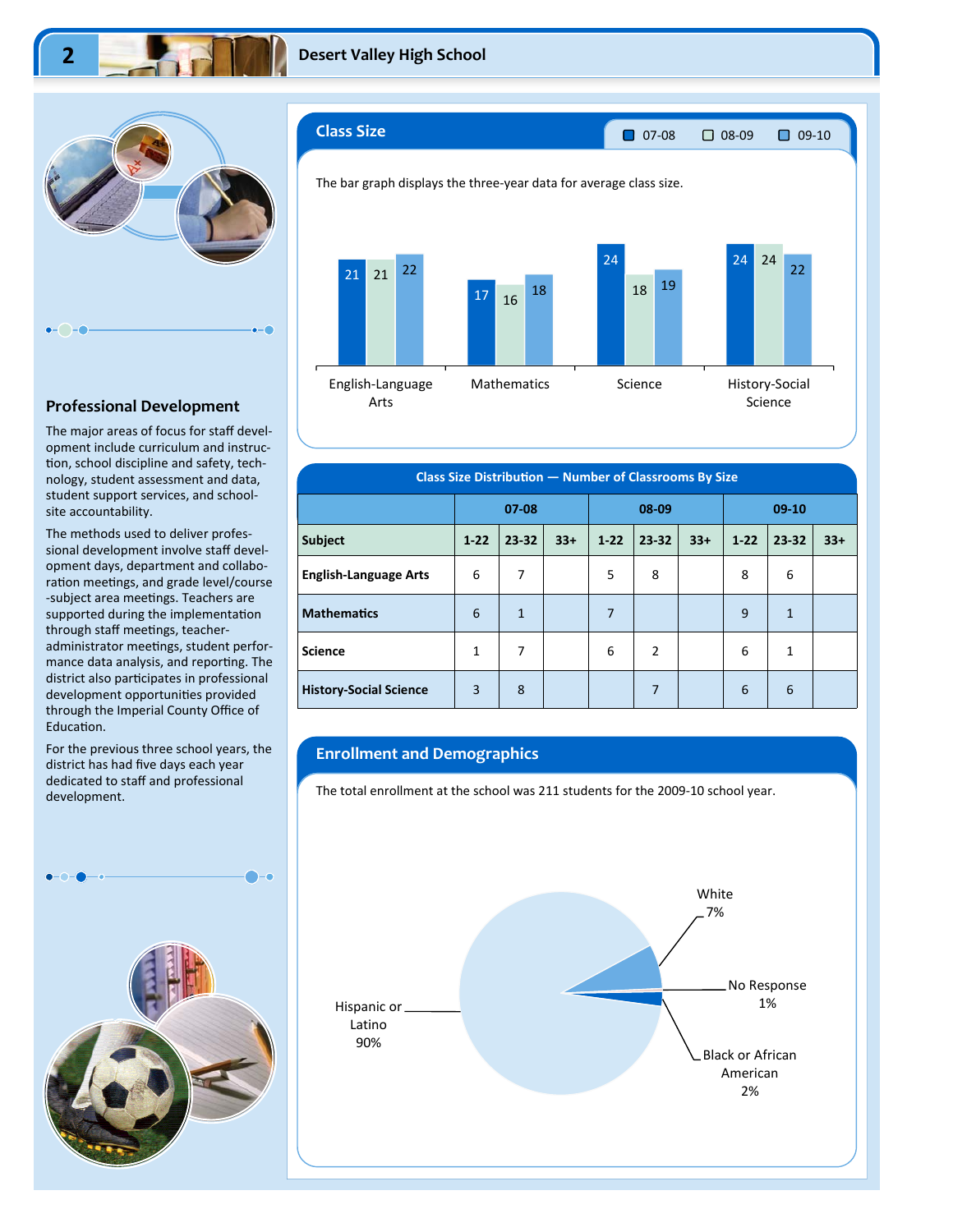| <b>Textbooks and Instructional Materials List</b> |                                       |         |  |  |  |  |
|---------------------------------------------------|---------------------------------------|---------|--|--|--|--|
| Subject                                           | <b>Textbook</b><br><b>Adopted</b>     |         |  |  |  |  |
| <b>English-Language Arts</b>                      | Pearson (9-12)                        | 2010-11 |  |  |  |  |
| <b>Mathematics</b>                                | Algebra I, McDougal Littell (9-12)    | 2006-07 |  |  |  |  |
| <b>Mathematics</b>                                | Algebra II, McDougal Littell (9-12)   | 2006-07 |  |  |  |  |
| <b>Mathematics</b>                                | Geometry, McDougal Littell (9-12)     | 2006-07 |  |  |  |  |
| <b>Science</b>                                    | Biology, Pearson/Prentice Hall (9-12) | 2007-08 |  |  |  |  |
| <b>Science</b>                                    | Environmental Science, Holt (9-12)    | 2007-08 |  |  |  |  |
| <b>Social Studies</b>                             | World History, McDougal Littell (10)  | 2006-07 |  |  |  |  |
| <b>Social Studies</b>                             | U.S. History, McDougal Littell (11)   | 2006-07 |  |  |  |  |
| <b>Social Studies</b>                             | Government, Prentice Hall (12)        | 2006-07 |  |  |  |  |

## **Textbooks and Instructional Materials**

**Note:** This data was most recently collected and verified in August 2010.

## **Availability of Textbooks and Instructional Materials**

The following lists the percentage of pupils who lack their own assigned textbooks and instructional materials:

| <b>Desert Valley HS</b>                           |                           |  |  |  |
|---------------------------------------------------|---------------------------|--|--|--|
| <b>Subject</b>                                    | <b>Percentage Lacking</b> |  |  |  |
| <b>Reading/Language Arts</b>                      | 0%                        |  |  |  |
| <b>Mathematics</b>                                | 0%                        |  |  |  |
| <b>Science</b>                                    | 0%                        |  |  |  |
| <b>History-Social Science</b>                     | 0%                        |  |  |  |
| <b>Visual and Performing Arts</b>                 | ❖                         |  |  |  |
| <b>Foreign Language</b>                           | ✧                         |  |  |  |
| <b>Health</b>                                     | ♦                         |  |  |  |
| <b>Science Laboratory Equipment (Grades 9-12)</b> | 0%                        |  |  |  |

**Textbooks and Instructional Materials** 

Brawley Union High School District held a Public Hearing on October 13, 2010, and determined the District has suffi‐ cient and good quality textbooks, in‐ structional materials, or science lab equipment pursuant to the settlement of Williams vs. The State of California. All students, including English learners, are given their own individual Stand‐ ards-aligned textbooks or instructional materials, or both, in core subjects for use in the classroom and to take home.

Brawley Union High School sets a high priority upon ensuring that sufficient and current textbooks and materials are available to support the school's instructional program. All textbooks and instructional materials used within the District are aligned with the Califor‐ nia State Content Standards and Frameworks and have been approved by the Board of Trustees.

Brawley Union High School District follows the State Board of Education's six-year adoption cycle for core content materials and the eight‐year cycle for textbook adoptions in foreign language, visual and performing arts, and health. District textbook review and adoption activities occur the year following the State's adoption. In addition to textbooks, students have access to experi‐ mental kits, manipulatives, workbooks, audio libraries, films, and videotapes.



 $\lozenge$  Not applicable.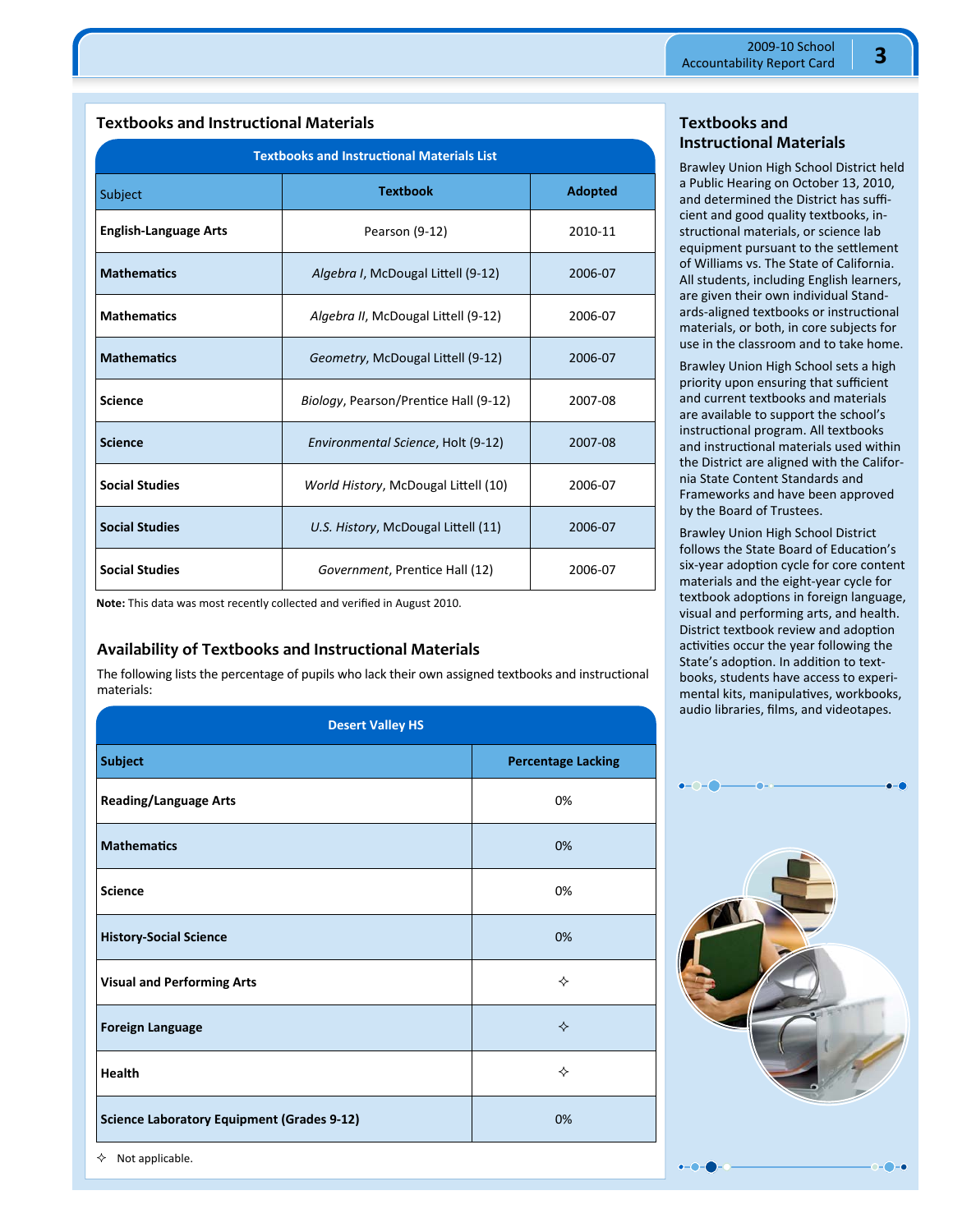#### **School Facility Items Inspected**

The tables show the results of the school's most recent inspection using the Facility Inspection Tool (FIT) or equivalent school form. The following is a list of items inspected.

- **Systems:** Gas Systems and Pipes, Mechanical Systems (heating, ventilation, and air conditioning), Sewer
- **Interior:** Interior Surfaces (floors, ceilings, walls, and window casings)
- **Cleanliness:** Pest/Vermin Control, Overall Cleanliness (school grounds, buildings, rooms, and common areas)
- **Electrical:** Electrical Systems (interior and exterior)
- **Restrooms/Fountains:**  Restrooms, Sinks/Drinking Fountains (interior and exterior)
- **Safety:** Fire Safety Equipment, Emergency Systems, Hazardous Materials (interior and exterior)
- **Structural: Structural Condition,** Roofs
- **External:** Windows/Doors/Gates/ Fences, Playgrounds/School Grounds

 $\bullet$   $\hbox{--}$   $\bullet$ 

*"Desert Valley High School provides a safe, clean environment for students, staff, and volunteers."* 



#### **School Facilities**

The school's facilities, situated on a half acre, opened in 1980 and included ten classrooms, two computer labs, school library, and offices, which are all up‐to‐date and provide adequate space for students and staff.

**Safety:** The safety of students and staff is a primary concern of Desert Valley High School. All visi‐ tors are required to sign in at the school office before entering the campus. School staff constantly monitors school grounds. The school is always in compliance with all laws, rules, and regula‐ tions pertaining to hazardous materials and State earthquake standards. The school has a thorough disaster plan and practices fire and earthquake drills on a regular basis.

**Cleaning Process:** A team of custodians and groundskeepers ensure classrooms, restrooms, and campus grounds are cleaned on a daily basis. The District administers a scheduled maintenance program, including regular facilities inspections, to ensure that all classrooms and facilities are well maintained and in good repair. When necessary, the District takes appropriate actions to ensure campus facilities are in good working order and provide a clean and safe environment. At the time of this report, 100% of the student restrooms were in good working order.

Recent Renovations: Recent renovations include the addition of two new classrooms to help with the increased enrollment. The campus has also added sidewalks to help with overflow of student traffic. The main buildings all received new roofing in late 2007.

**School Facility Improvements:** A shade structure was added. The structure is 12 feet wide and 35 feet long. The project was funded by a grant received from the Lowe's Corporation.

Deferred Maintenance: The District participates in the State School Deferred Maintenance Program, which provides state‐matching funds on a dollar‐for‐dollar basis, to assist school districts with expenditures for major repair or replacement of existing school building components. Typically, this includes roofing, plumbing, heating, air conditioning, electrical systems, interior or exterior painting, and floor systems. For the 2010-11 school year, the District budgeted \$81,315 for the Deferred Maintenance Program. This represents 0.5% of the District's general fund budget.

#### **School Facility Good Repair Status**

This inspection determines the school facility's good repair status using ratings of good condition, fair condition, or poor condition. The overall summary of facility conditions uses ratings of exemplary, good, fair, or poor condition.

| <b>School Facility Good Repair Status</b>                 |                      |                            |                      |  |  |  |
|-----------------------------------------------------------|----------------------|----------------------------|----------------------|--|--|--|
| <b>Items Inspected</b>                                    | <b>Repair Status</b> | <b>Items Inspected</b>     | <b>Repair Status</b> |  |  |  |
| <b>Systems</b>                                            | Good                 | <b>Restrooms/Fountains</b> | Good                 |  |  |  |
| <b>Interior</b>                                           | Good                 | <b>Safety</b>              | Good                 |  |  |  |
| <b>Cleanliness</b>                                        | Good                 | <b>Structural</b>          | Good                 |  |  |  |
| <b>Electrical</b>                                         | Good                 | <b>External</b>            | Good                 |  |  |  |
| <b>Overall Summary of Facility Conditions</b>             | Good                 |                            |                      |  |  |  |
| Date of the Most Recent School Site Inspection            | 08/20/2010           |                            |                      |  |  |  |
| Date of the Most Recent Completion of the Inspection Form | 08/20/2010           |                            |                      |  |  |  |

Note: At the time of this school facility inspection, no deficiencies were found.

#### **Public Internet Access**

Internet access is available at public libraries and other locations that are publicly accessible (i.e., the California State Library). Access to the Internet at libraries and public locations is generally provided on a first-come, first-served basis. Other use restrictions include the hours of operation, the length of time that a workstation may be used (depending on availability), the types of software programs available at a workstation, and the ability to print documents.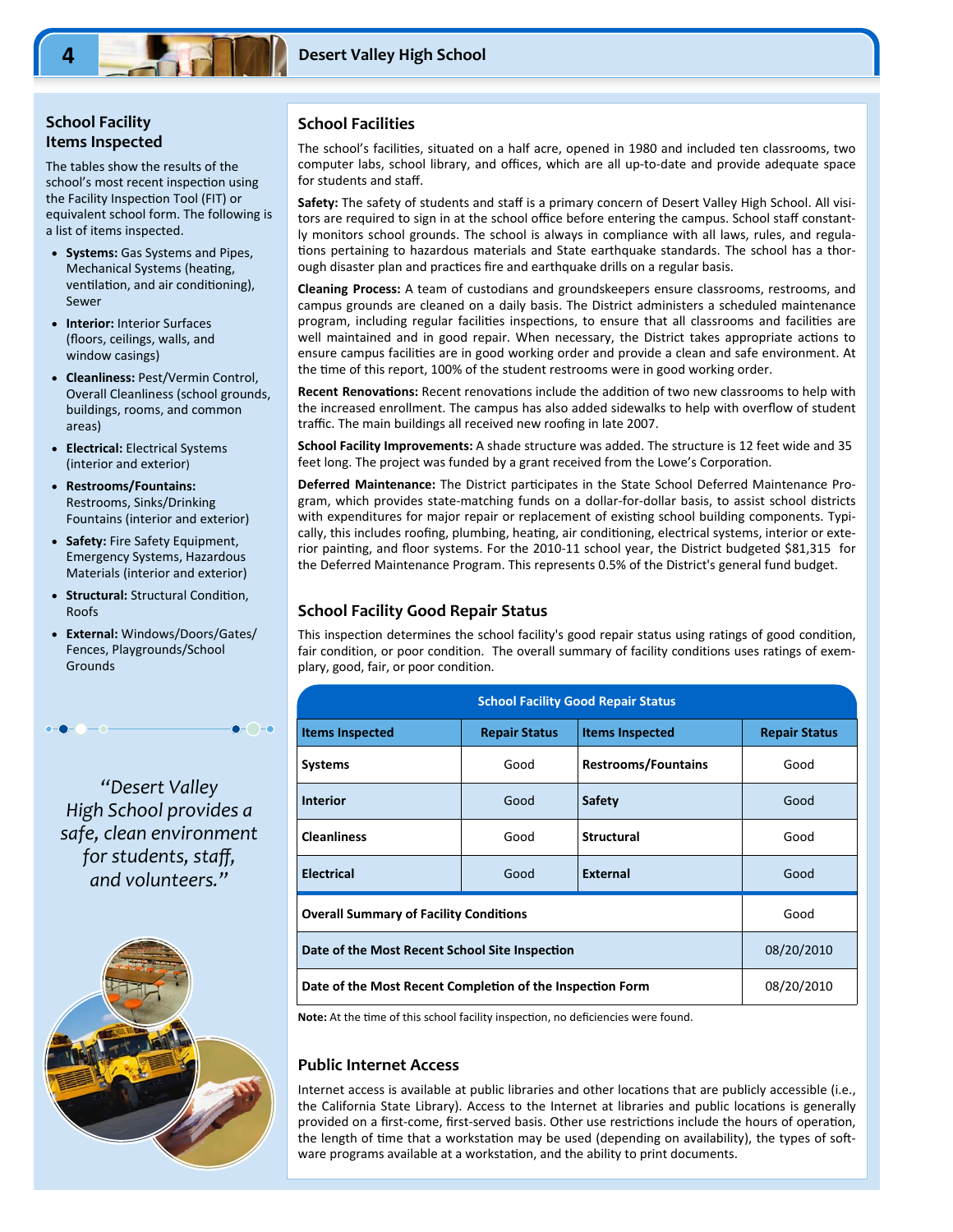## **STAR Results for All Students: Three‐Year Comparison**

The Standardized Testing and Reporting (STAR) results are reported as performance levels in order to compare student achievement to state standards. The five performance levels are: **Ad‐ vanced** *(exceeds state standards)*; **Proficient** *(meets state standards)*; **Basic**; **Below Basic**; and **Far Below Basic**. Students scoring at the Proficient or Advanced level meet state standards in that content area. The tables below show the percentage of students that scored at Proficient or Ad‐ vanced levels in English-language arts, mathematics, science, and history-social science.

| <b>Percentage of Students Scoring At Proficient or Advanced Levels</b> |       |                                                                          |         |       |       |         |       |       |         |
|------------------------------------------------------------------------|-------|--------------------------------------------------------------------------|---------|-------|-------|---------|-------|-------|---------|
|                                                                        |       | <b>California</b><br><b>Brawley Union HSD</b><br><b>Desert Valley HS</b> |         |       |       |         |       |       |         |
|                                                                        | 07-08 | 08-09                                                                    | $09-10$ | 07-08 | 08-09 | $09-10$ | 07-08 | 08-09 | $09-10$ |
| <b>English-Language Arts</b>                                           | 2%    | 5%                                                                       | 9%      | 37%   | 37%   | 39%     | 46%   | 50%   | 52%     |
| <b>Mathematics</b>                                                     | 1%    | 4%                                                                       | 4%      | 16%   | 19%   | 20%     | 43%   | 46%   | 48%     |
| <b>Science</b>                                                         | ❖     | ❖                                                                        | ❖       | 33%   | 36%   | 32%     | 46%   | 50%   | 54%     |
| <b>History-Social Science</b>                                          | 2%    | 9%                                                                       | 7%      | 31%   | 34%   | 35%     | 36%   | 41%   | 44%     |

 Scores are not shown when the number of students tested is 10 or less, either because the number of students tested in this category is too small for statistical accuracy or to protect student privacy.

#### **STAR Results by Student Group: English‐Language Arts, Mathematics, Science, and History‐Social Science**

| Percentage of Students Scoring At Proficient or Advanced Levels |                                  |                    |                |                                   |  |  |  |
|-----------------------------------------------------------------|----------------------------------|--------------------|----------------|-----------------------------------|--|--|--|
|                                                                 | <b>Spring 2010 Results</b>       |                    |                |                                   |  |  |  |
| Group                                                           | English-<br><b>Language Arts</b> | <b>Mathematics</b> | <b>Science</b> | History-<br><b>Social Science</b> |  |  |  |
| <b>All Students in the District</b>                             | 39%                              | 20%                | 32%            | 35%                               |  |  |  |
| <b>All Students at the School</b>                               | 9%                               | 4%                 | ❖              | 7%                                |  |  |  |
| <b>Male</b>                                                     | 10%                              | 8%                 | ❖              | 11%                               |  |  |  |
| Female                                                          | 7%                               | 0%                 | ❖              | 2%                                |  |  |  |
| <b>Black or African American</b>                                | ❖                                | ❖                  | ❖              | ❖                                 |  |  |  |
| American Indian or Alaska Native                                | ❖                                | ❖                  | ❖              | ❖                                 |  |  |  |
| Asian                                                           | ❖                                | ÷                  | ٠              | ٠                                 |  |  |  |
| <b>Filipino</b>                                                 | ❖                                | ❖                  | ❖              | ❖                                 |  |  |  |
| <b>Hispanic or Latino</b>                                       | 9%                               | 5%                 | ٠              | 6%                                |  |  |  |
| Native Hawaiian or Pacific Islander                             | ❖                                | ❖                  | ❖              | ❖                                 |  |  |  |
| White                                                           | ❖                                | ❖                  | ❖              | ❖                                 |  |  |  |
| <b>Two or More Races</b>                                        | ❖                                | ❖                  | ❖              | ❖                                 |  |  |  |
| <b>Socioeconomically Disadvantaged</b>                          | 9%                               | 5%                 | ❖              | 6%                                |  |  |  |
| <b>English Learners</b>                                         | 0%                               | 0%                 | ❖              | 5%                                |  |  |  |
| <b>Students with Disabilities</b>                               | 0%                               | 0%                 | ❖              | 0%                                |  |  |  |
| <b>Students Receiving</b><br><b>Migrant Education Services</b>  | 5%                               | 0%                 | ❖              | 5%                                |  |  |  |

**Standardized Testing and Reporting Program** 

The Standardized Testing and Reporting (STAR) Program consists of several key tests, including the California Standards Test (CST), California Modified Assess‐ ment (CMA), and California Alternate Performance Assessment (CAPA). The CSTs are multiple choice tests in English -language arts, mathematics, science, and history‐social science for varying grade levels. Some grade levels also participate in an essay writing test.

The CSTs are used to determine stu‐ dents' achievement of the California Academic Content Standards. These standards describe the knowledge and skills that students are expected to learn at each grade level and subject.

The CMA is a modified assessment for students with disabilities who have an individualized education program (IEP). It is designed to assess those students whose disabilities prevent them from achieving grade‐level proficiency on an assessment of the content standards with or without accommodations.

The CAPA is an alternate assessment for students with significant cognitive disabilities who are unable to take the CST with accommodations or modifications or the CMA with accommodations.

For a complete report on all tests, par‐ ticipation, groups, and their scores by grade level, please visit http:// star.cde.ca.gov/. To learn more about the STAR Program, please visit the guide at www.cde.ca.gov/ta/tg/sr/ documents/starpkt5intrpts.pdf.



 Scores are not shown when the number of students tested is 10 or less, either because the number of students tested in this category is too small for statistical accuracy or to protect student privacy.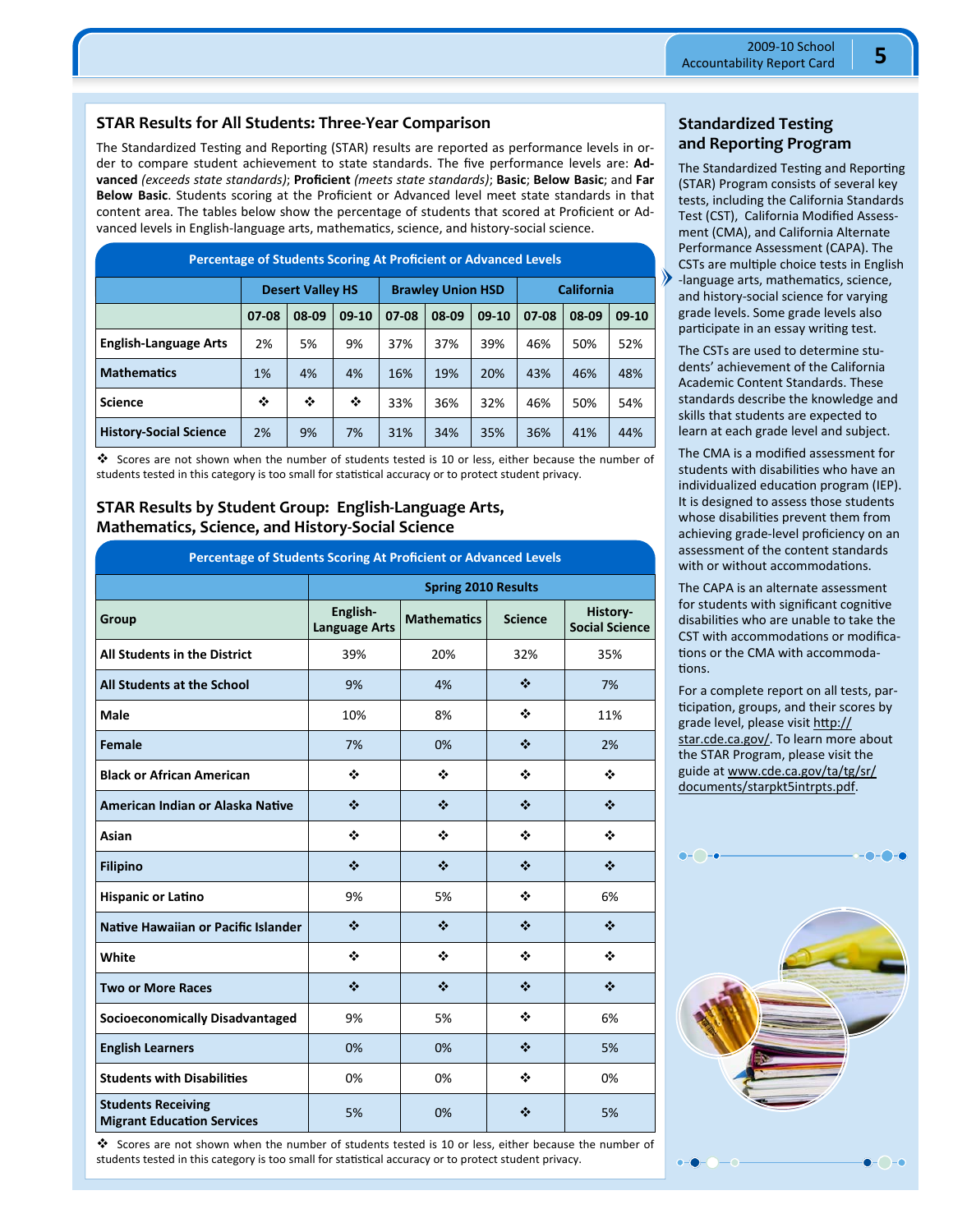

#### **API Ranks**

Schools are ranked in ten categories of equal size, called deciles, from 1 (lowest) to 10 (highest) based on their API Base reports. A school's "statewide rank" compares its API to the APIs of all other schools statewide of the same type (elementary, middle, or high school). A "similar schools rank" reflects how a school compares to 100 statistically matched similar schools. This table shows the school's three‐year data for statewide API rank and similar schools API rank, for which information is available.

## **API Growth by Student Group**

This table displays, by student group, the actual API change in points added or lost for the past three years.



#### **Academic Performance Index**

The Academic Performance Index (API) is an annual measure of the academic performance and progress of schools in California. The API is a score on a scale of 200 to 1,000 that reflects a school's, district's or a student group's performance level, based on the results of statewide testing. An API score of 800 is set as the statewide target.

Each annual API reporting cycle includes a Base and a Growth API. The Base API starts the reporting cycle and is released approximately a year after testing (i.e., The 2009 Base is calculated from results of statewide testing in spring 2009 but is released in May 2010). The Growth API is released after the Base API but is calculated from test results from the following year (i.e., The Growth API is calculated from results of statewide testing in spring 2010 and released in August 2010). Therefore, for the 2009-10 API reporting cycle, the 2009 Base indicator and 2010 Growth indicator are used. To learn more about API, please visit the API information guide at www. cde.ca.gov/ta/ac/ap/documents/infoguide09.pdf and the API overview guide at www.cde.ca.gov/ ta/ac/ay/documents/overview10.pdf.

#### **API Ranks**

| <b>API Ranks - Three Year Comparison</b> |        |        |        |  |  |  |
|------------------------------------------|--------|--------|--------|--|--|--|
| 2008<br>2009<br>2007                     |        |        |        |  |  |  |
| <b>Statewide API Rank</b>                | $\ast$ | $\ast$ | *      |  |  |  |
| Similar Schools API Rank                 | $\ast$ | $\ast$ | $\ast$ |  |  |  |

\* Desert Valley High School is an Alternative Schools Accountability Model (ASAM) school. Schools participating in the ASAM do not currently receive statewide or similar schools rankings on this report in recognition of their markedly different educational missions and populations served.

#### **API Growth by Student Group**

| API Growth by Student Group - Three Year Comparison |                          |       |         |  |  |  |
|-----------------------------------------------------|--------------------------|-------|---------|--|--|--|
|                                                     | <b>Actual API Change</b> |       |         |  |  |  |
| <b>Group</b>                                        | 07-08                    | 08-09 | $09-10$ |  |  |  |
| All Students at the School                          | $-45$                    | 4     | 63      |  |  |  |
| <b>Black or African American</b>                    | ш                        | ш     | ■       |  |  |  |
| American Indian or Alaska Native                    |                          | ■     |         |  |  |  |
| Asian                                               |                          |       |         |  |  |  |
| <b>Filipino</b>                                     |                          | ■     |         |  |  |  |
| <b>Hispanic of Latino</b>                           | ш                        | ■     |         |  |  |  |
| Native Hawaiian or Pacific Islander                 | ■                        | ■     |         |  |  |  |
| White                                               |                          |       |         |  |  |  |
| <b>Two or More Races</b>                            | ٠                        | ■     |         |  |  |  |
| <b>Socioeconomically Disadvantaged</b>              |                          | ٠     |         |  |  |  |
| <b>English Learners</b>                             | ٠                        | ▄     |         |  |  |  |
| <b>Students with Disabilities</b>                   |                          |       |         |  |  |  |
|                                                     |                          |       |         |  |  |  |

Data are reported only for numerically significant groups.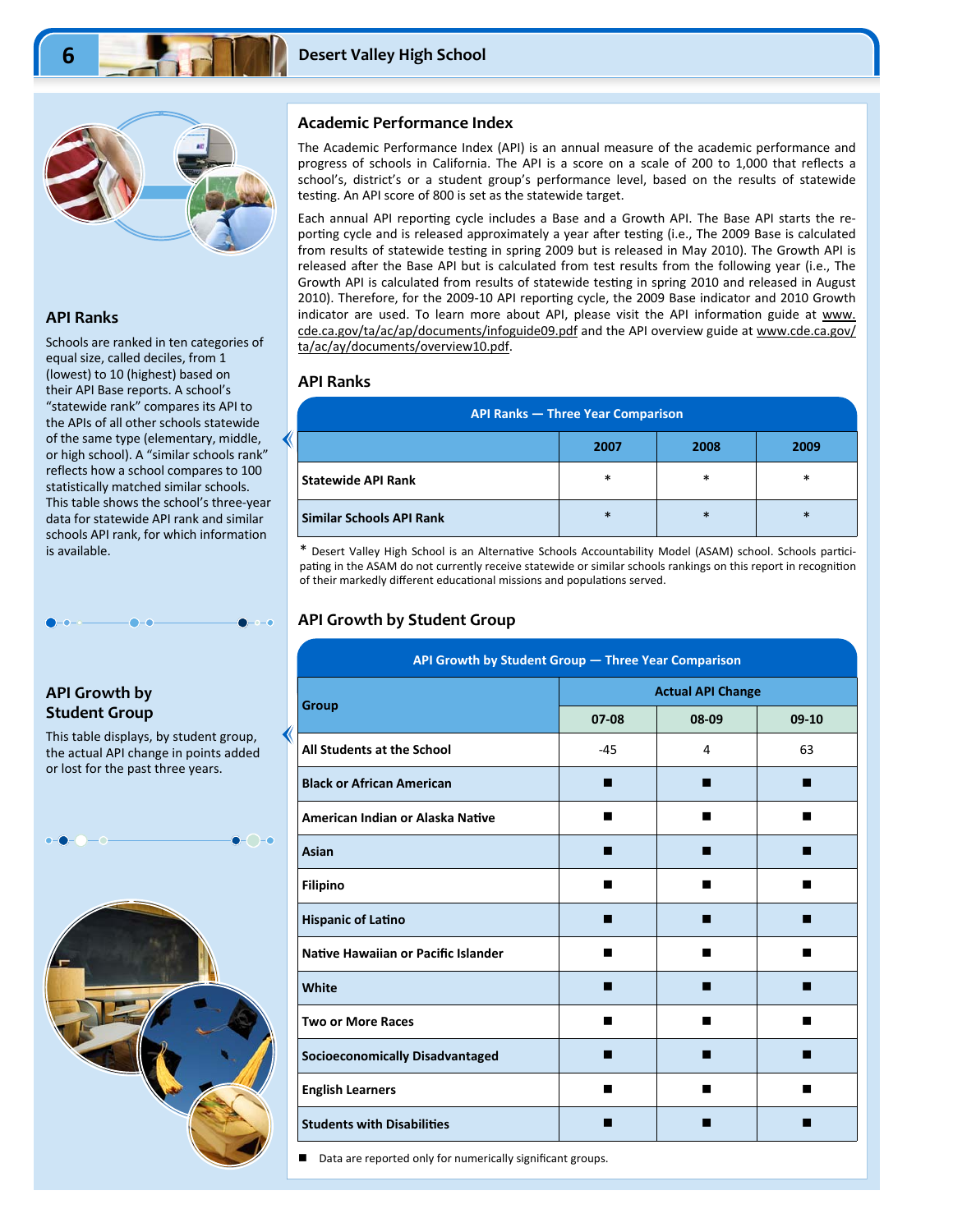## **API Growth by Student Group: 2010 Growth API Comparison**

| API Growth by Student Group - 2010 Comparison |                         |                          |            |  |  |  |
|-----------------------------------------------|-------------------------|--------------------------|------------|--|--|--|
| Group                                         | 2010 Growth API         |                          |            |  |  |  |
|                                               | <b>Desert Valley HS</b> | <b>Brawley Union HSD</b> | California |  |  |  |
| All Students at the School                    | 598                     | 704                      | 767        |  |  |  |
| <b>Black or African American</b>              | ш                       | ш                        | 685        |  |  |  |
| American Indian or Alaska Native              | ш                       | ■                        | 728        |  |  |  |
| Asian                                         | ш                       | ш                        | 889        |  |  |  |
| <b>Filipino</b>                               | ▬                       | ■                        | 851        |  |  |  |
| <b>Hispanic or Latino</b>                     | п                       | 691                      | 715        |  |  |  |
| Native Hawaiian or Pacific Islander           | ■                       | ■                        | 754        |  |  |  |
| White                                         | ш                       | 810                      | 838        |  |  |  |
| <b>Two or More Races</b>                      | ■                       | ■                        | 807        |  |  |  |
| <b>Socioeconomically Disadvantaged</b>        | п                       | 670                      | 712        |  |  |  |
| <b>English Learners</b>                       |                         | 626                      | 691        |  |  |  |
| <b>Students with Disabilities</b>             |                         |                          | 580        |  |  |  |

■ Data are reported only for numerically significant groups.

**API TesƟng Note:** Assessment data are reported only for numerically significant groups. To be considered 'numerically significant' for the API, the group must have either: (1) at least 50 students with valid test scores who make up at least 15% of the total valid scores, or (2) at least 100 students with valid test scores.

## **Federal Intervention Program**

Schools and districts that receive Title I funding can enter Program Improvement (PI) if they fail to meet AYP over two consecutive years in the same content area (English-language arts or mathematics) or on the same indicator (API or graduation rate). With each additional year they don't meet AYP, they advance to the next level of intervention. This table displays the 2010-11 Program Improvement status for the school and district. For more information, visit www.cde.ca.gov/ta/ac/ay/.

| <b>Federal Intervention Program</b>                   |       |  |  |  |  |  |
|-------------------------------------------------------|-------|--|--|--|--|--|
| <b>Brawley Union HSD</b><br><b>Desert Valley HS</b>   |       |  |  |  |  |  |
| Not in PI                                             | In PI |  |  |  |  |  |
| ✧<br><b>First Year of Program Improvement</b>         |       |  |  |  |  |  |
| ✧<br>Year in Program Improvement                      |       |  |  |  |  |  |
| Number of Schools Identified for Program Improvement  |       |  |  |  |  |  |
| Percent of Schools Identified for Program Improvement |       |  |  |  |  |  |
|                                                       |       |  |  |  |  |  |

**API Growth by Student Group: 2010 Growth API Comparison** 

This table displays, by student group, the 2010 Growth API at the school, district, and state level.

 $\lambda$ 



## **California Physical Fitness Test**

Each spring, all students in grades 5, 7, and 9 are required to participate in the California Physical Fitness Test (PFT). The State Board of Education designated the *Fitnessgram*® as the PFT for students in California public schools. The test measures six key fitness areas:

- 1. Aerobic Capacity
- 2. Body Composition
- 3. Flexibility
- 4. Abdominal Strength and Endurance
- 5. Upper Body Strength and Endurance
- 6. Trunk Extensor Strength and Flexibility

The primary goal of the *Fitnessgram*® is to assist students in establishing lifetime habits of regular physical activity. The table shows the percentage of students meeting the fitness standards for the most recent testing period. For more detailed information on the California PFT, please visit www.cde.ca.gov/ta/tg/pf/.

| <b>Percentage of Students</b><br><b>Meeting Fitness Standards</b> |  |  |  |  |  |
|-------------------------------------------------------------------|--|--|--|--|--|
| Grade 9                                                           |  |  |  |  |  |
| <b>Four of Six Standards</b>                                      |  |  |  |  |  |
| <b>Five of Six Standards</b>                                      |  |  |  |  |  |
| <b>Six of Six Standards</b>                                       |  |  |  |  |  |
|                                                                   |  |  |  |  |  |

 Data not available from the state at the time of publication.

 $\diamond$  Not applicable.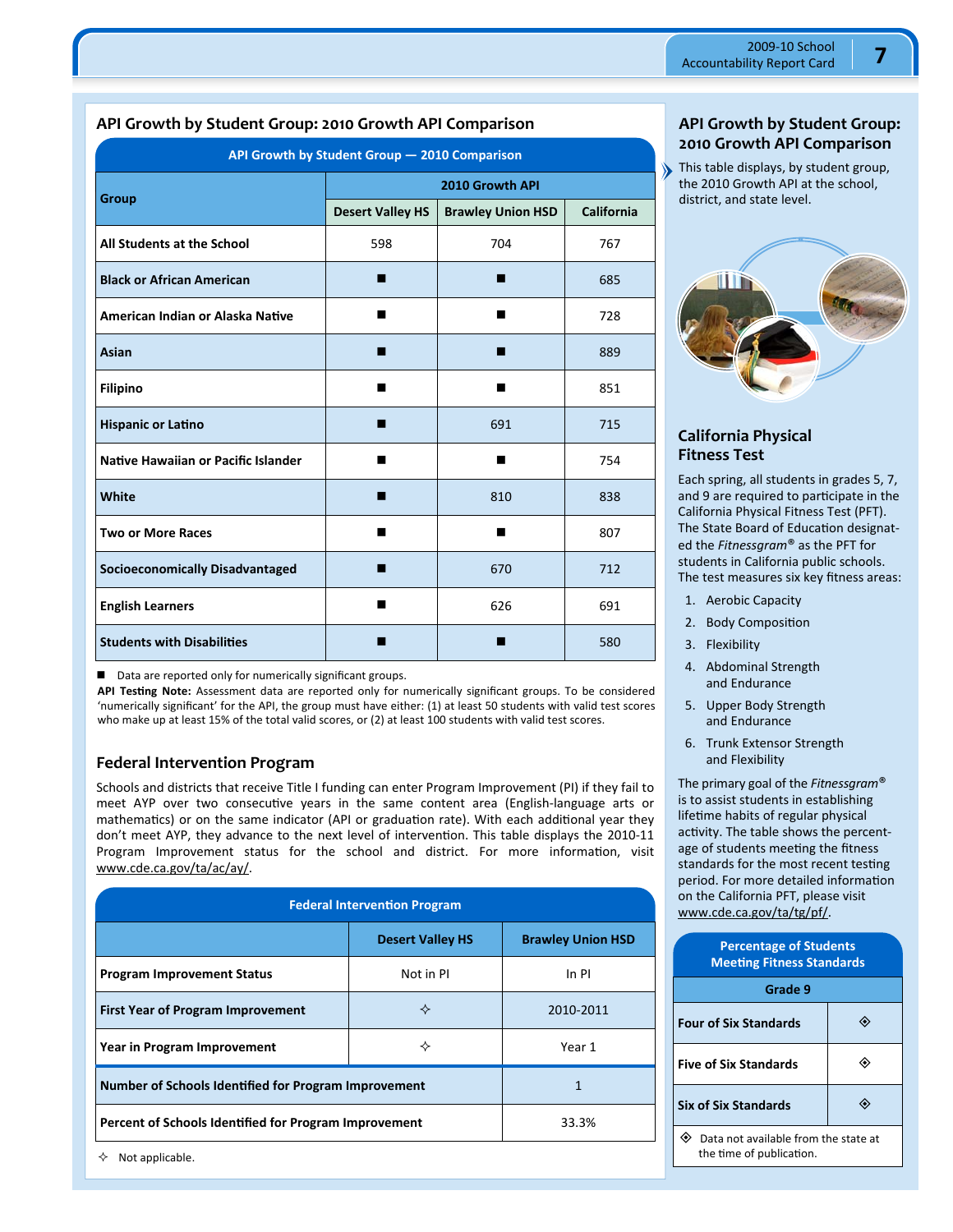#### **Adequate Yearly Progress**

The No Child Left Behind (NCLB) Act requires that all schools and districts meet Adequate Yearly Progress (AYP) requirements. To meet these stand‐ ards, California public schools and dis‐ tricts must meet or exceed criteria in four target areas:

- 1. Participation rate on statewide assessments in English‐language arts and mathematics
- 2. Percentage of students scoring proficient on statewide assessments in English‐language arts and mathematics
- 3. API scores
- 4. Graduation rate for high schools

The table displays whether or not the school and district made AYP overall and met each of the AYP criteria for 2009-10. For more information, visit www.cde.ca.gov/ta/ac/ay/.



## *"Desert Valley High School's mission is to provide all students the opportunity to meet graduation requirements."*



#### **Adequate Yearly Progress**

∢

| <b>Adequate Yearly Progress Criteria</b> |                                  |                                                        |                          |                    |  |  |  |
|------------------------------------------|----------------------------------|--------------------------------------------------------|--------------------------|--------------------|--|--|--|
|                                          | <b>Desert Valley HS</b>          |                                                        | <b>Brawley Union HSD</b> |                    |  |  |  |
| <b>Met Overall AYP</b>                   | No                               |                                                        | No                       |                    |  |  |  |
| <b>AYP Criteria</b>                      | English-<br><b>Language Arts</b> | English-<br><b>Mathematics</b><br><b>Language Arts</b> |                          | <b>Mathematics</b> |  |  |  |
| <b>Participation Rate</b>                | Yes                              | Yes                                                    | Yes                      | Yes                |  |  |  |
| <b>Percent Proficient</b>                | Yes                              | Yes                                                    | <b>No</b>                | <b>No</b>          |  |  |  |
| API                                      | <b>Yes</b>                       |                                                        |                          | Yes                |  |  |  |
| <b>Graduation Rate</b>                   | <b>No</b>                        |                                                        |                          | <b>No</b>          |  |  |  |

#### **Academic Counselors and School Support Staff**

This table displays information about academic counselors and support staff at the school and their full-time equivalent (FTE).

| <b>Academic Counselors and School Support Staff</b>        |                      |  |  |  |
|------------------------------------------------------------|----------------------|--|--|--|
| <b>Academic Counselors</b>                                 | <b>FTE and Ratio</b> |  |  |  |
| <b>Number of Academic Counselors (FTE)</b>                 | 1.0                  |  |  |  |
| <b>Ratio of Students Per Academic Counselor</b>            | 211:1                |  |  |  |
| <b>Support Staff</b>                                       | <b>FTE</b>           |  |  |  |
| <b>Counselor (Social Behavioral or Career Development)</b> | 0.0                  |  |  |  |
| Library Media Teacher (Librarian)                          | 0.0                  |  |  |  |
| Library Media Services Staff (Paraprofessional)            | 0.0                  |  |  |  |
| Psychologist                                               | 0.0                  |  |  |  |
| <b>Social Worker</b>                                       | 0.0                  |  |  |  |
| <b>Nurse</b>                                               | 0.0                  |  |  |  |
| <b>Speech/Language/Hearing Specialist</b>                  | 0.0                  |  |  |  |
| <b>Resource Specialist (non-teaching)</b>                  | 0.0                  |  |  |  |
| <b>Other</b>                                               | 0.0                  |  |  |  |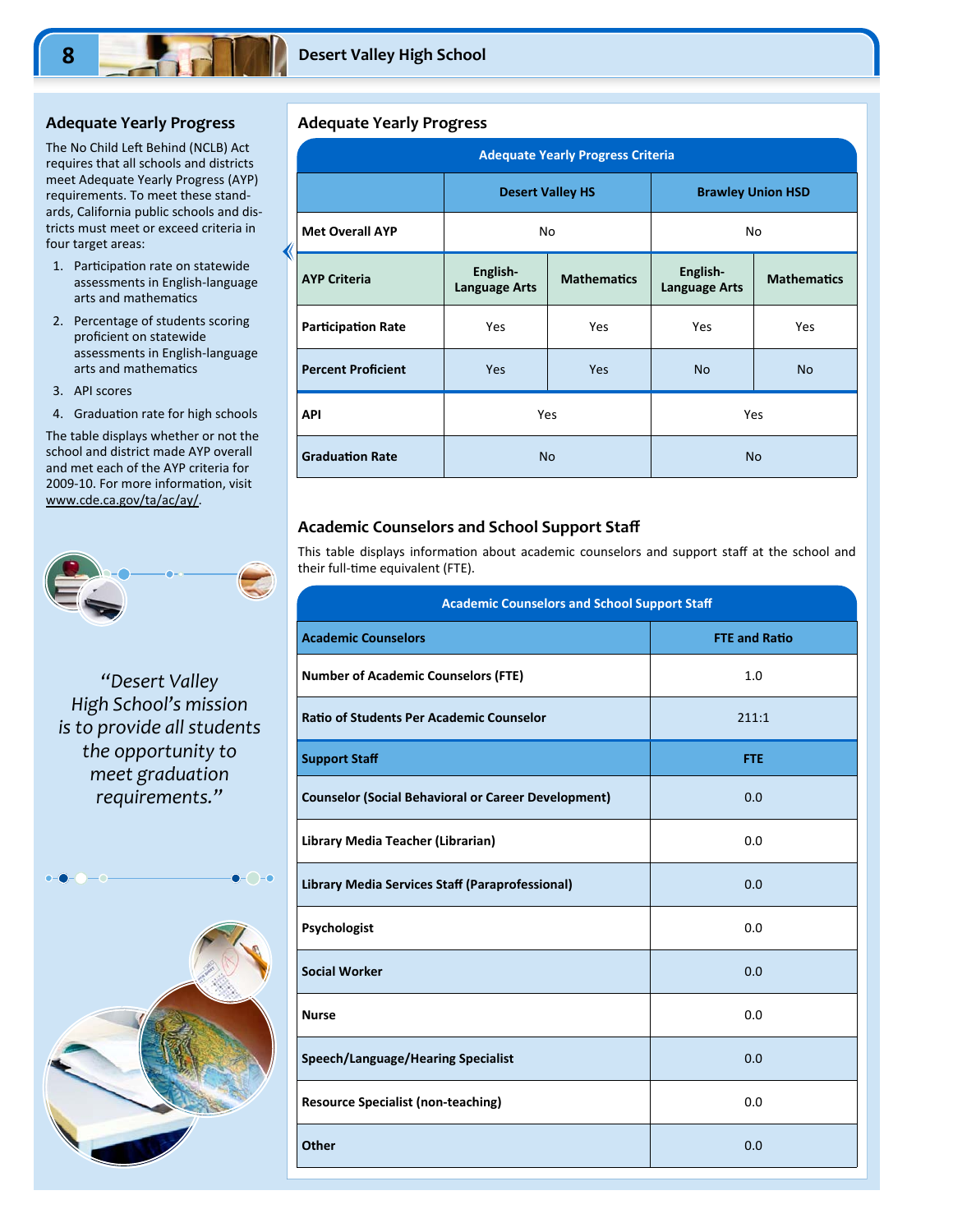## **Completion of High School Graduation Requirements**

| <b>Completion of High School Graduation Requirements</b> |                                 |                          |  |  |  |
|----------------------------------------------------------|---------------------------------|--------------------------|--|--|--|
|                                                          | <b>Graduating Class of 2010</b> |                          |  |  |  |
| Group                                                    | <b>Desert Valley HS</b>         | <b>Brawley Union HSD</b> |  |  |  |
| <b>All Students</b>                                      | 74%                             | 88%                      |  |  |  |
| <b>Black or African American</b>                         | ❖                               | 90%                      |  |  |  |
| American Indian or Alaska Native                         | ❖                               | ❖                        |  |  |  |
| Asian                                                    | ❖                               | ❖                        |  |  |  |
| <b>Filipino</b>                                          | ❖                               | ❖                        |  |  |  |
| <b>Hispanic or Latino</b>                                | 72%                             | 87%                      |  |  |  |
| Native Hawaiian or Pacific Islander                      | ❖                               | ❖                        |  |  |  |
| White                                                    | 81%                             | 94%                      |  |  |  |
| <b>Two or More Races</b>                                 | ❖                               | ❖                        |  |  |  |
| <b>Socioeconomically Disadvantaged</b>                   | 74%                             | 86%                      |  |  |  |
| <b>English Learners</b>                                  | 50%                             | 70%                      |  |  |  |
| <b>Students with Disabilities</b>                        | 72%                             | 79%                      |  |  |  |

**Completion of High School Graduation Requirements** 

This table shows the percentage of students (that began the 2009-10 school year in the 12th grade) who met all state and local graduation requirements for receiving a high school diplo‐ ma including having passed both the English-language arts and mathematics portions of the CAHSEE or received a local waiver or state exemption. Please note state results are not available. For more information, please visit www.cde.ca.gov/ta/tg/hs.



 Scores are not shown when the number of students tested is 10 or less, either because the number of students tested in this category is too small for statistical accuracy or to protect student privacy.

## **Graduates and Dropouts**

| <b>Graduate and Dropout Rates</b> |                                                                          |       |       |       |       |       |       |       |       |
|-----------------------------------|--------------------------------------------------------------------------|-------|-------|-------|-------|-------|-------|-------|-------|
|                                   | <b>California</b><br><b>Brawley Union HSD</b><br><b>Desert Valley HS</b> |       |       |       |       |       |       |       |       |
|                                   | 06-07                                                                    | 07-08 | 08-09 | 06-07 | 07-08 | 08-09 | 06-07 | 07-08 | 08-09 |
| Graduation<br>Rate                | 86.1%                                                                    | 57.3% | 79.8% | 93.4% | 81.0% | 81.3% | 80.6% | 80.2% | 78.4% |
| 1-year<br><b>Dropout Rate</b>     | 3.7%                                                                     | 16.7% | 9.1%  | 2.9%  | 4.1%  | 2.5%  | 4.4%  | 3.9%  | 4.5%  |

## **Suspensions and Expulsions**

| <b>Suspension and Expulsion Rates</b>                                       |                                                     |       |       |       |       |         |  |
|-----------------------------------------------------------------------------|-----------------------------------------------------|-------|-------|-------|-------|---------|--|
|                                                                             | <b>Brawley Union HSD</b><br><b>Desert Valley HS</b> |       |       |       |       |         |  |
|                                                                             | 08-09<br>$09-10$<br>$07 - 08$<br>08-09<br>$07 - 08$ |       |       |       |       | $09-10$ |  |
| <b>Suspension Rate</b>                                                      | 0.861                                               | 0.511 | 0.431 | 0.286 | 0.218 | 0.254   |  |
| <b>Expulsion Rate</b><br>0.005<br>0.032<br>0.009<br>0.011<br>0.006<br>0.015 |                                                     |       |       |       |       |         |  |

## **Graduates and Dropouts**

This table displays the graduation and one‐year dropout rates for the most recent three‐year period for which data is available.



## **Suspensions and Expulsions**

∖

This table shows the rate of suspen‐ sions and expulsions (the total number of incidents divided by the school's total enrollment) for the most recent three‐year period.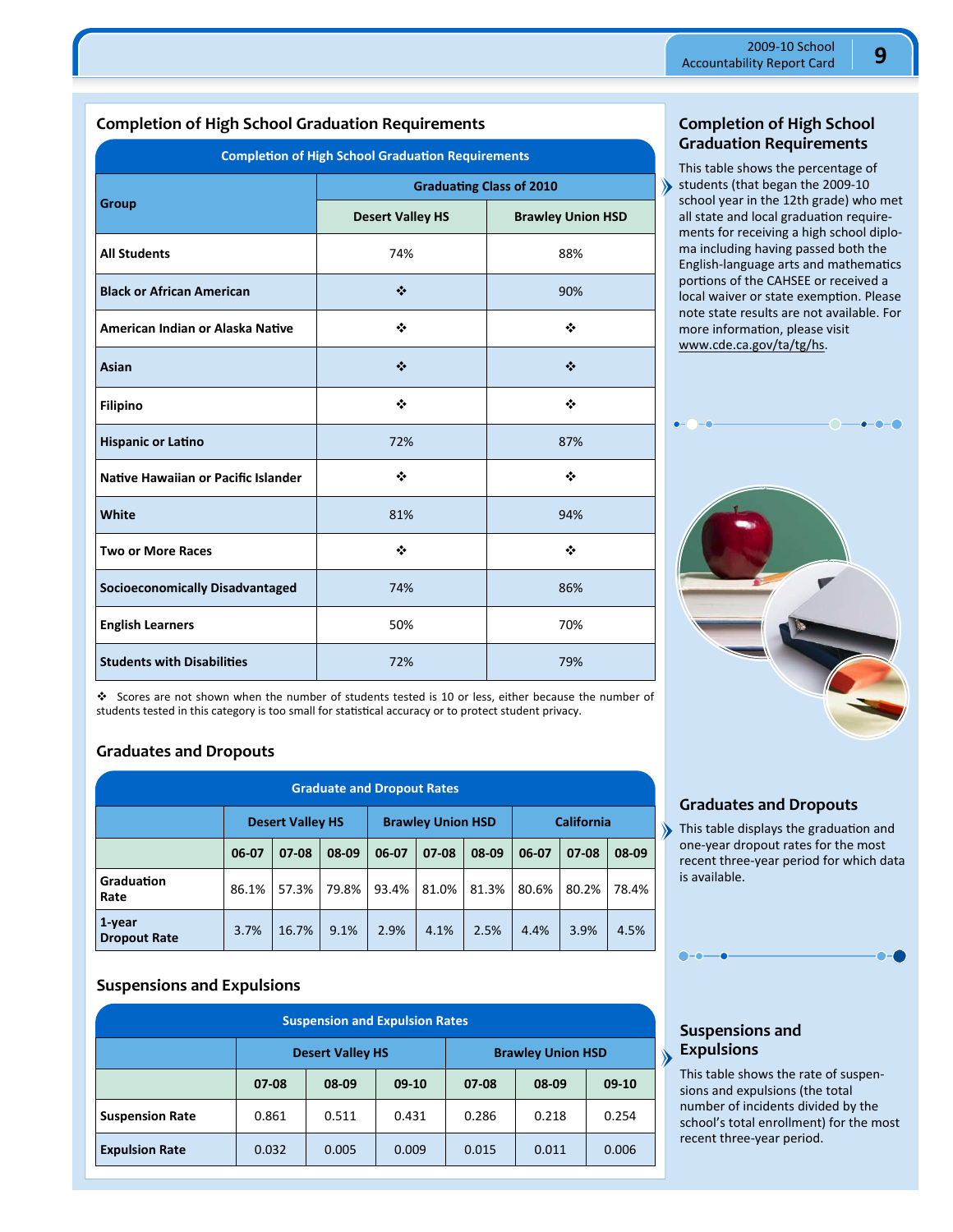## **California High School Exit Exam Results**

The California High School Exit Exam (CAHSEE) is primarily used as a gradua‐ tion requirement in California, but the grade 10 results of this exam are also used to determine AYP for high schools as required by the federal NCLB law. The CAHSEE has an English‐language arts section and a math section and, for purposes of calculating AYP, three performance levels were set: Advanced, Proficient, and Not Proficient. Please note the score a student must achieve to be considered Proficient is different than the passing score for the gradua‐ tion requirement. The table displays the percentage of students scoring at Proficient or Advanced levels for the most recent three‐year period.



*"The teachers and staff at Desert Valley are able to provide students the attention and support the students may require at a crucial period in their lives."* 



#### **California High School Exit Exam Results**

| Percentage of Students Scoring At Proficient or Advanced Levels |                                                    |     |     |     |     |         |
|-----------------------------------------------------------------|----------------------------------------------------|-----|-----|-----|-----|---------|
|                                                                 | <b>Mathematics</b><br><b>English-Language Arts</b> |     |     |     |     |         |
|                                                                 | 08-09<br>08-09<br>07-08<br>$09-10$<br>07-08        |     |     |     |     | $09-10$ |
| <b>Desert Valley HS</b>                                         | ❖                                                  | ❖   | ❖   | ❖   | ❖   | ❖       |
| <b>Brawley Union HSD</b>                                        | 47%                                                | 47% | 50% | 44% | 44% | 47%     |
| <b>California</b>                                               | 53%                                                | 53% | 54% | 51% | 51% | 53%     |

 Scores are not shown when the number of students tested is 10 or less, either because the number of students tested in this category is too small for statistical accuracy or to protect student privacy.

#### **District CAHSEE Results: English‐Language Arts and Mathematics**

This table displays the percentage of students, by subject, achieving at each performance level in English-language arts and mathematics for the most recent testing period for the district. Scores are not shown when the number of students tested is 10 or less, either because the number of students tested is too small for statistical accuracy or to protect student privacy. Therefore, no data is available for Desert Valley High School.

| Percentage of Students Achieving at Each Performance Level |                                                               |     |     |  |  |  |
|------------------------------------------------------------|---------------------------------------------------------------|-----|-----|--|--|--|
| <b>All Students in the District</b>                        |                                                               |     |     |  |  |  |
|                                                            | <b>Not Proficient</b><br><b>Proficient</b><br><b>Advanced</b> |     |     |  |  |  |
| <b>English-Language Arts</b>                               | 52%                                                           | 24% | 24% |  |  |  |
| <b>Mathematics</b>                                         | 32%<br>14%<br>54%                                             |     |     |  |  |  |

#### **Career Technical Education Programs**

Career Path preparation begins in elementary school, where students are introduced to careers through guest speakers, field trips, job shadowing, work based activities, and career days which focus on the five Brawley Union High School career pathways.

Ninth graders are provided the opportunity to enroll in Introduction to Computers, where they learn Internet career research through Career Locker and produce their first resume. Through tenth grade advisement, students select their initial career pathway and complete a second career-interest inventory. Students may select from a total of 21 career pathway classes (including ROP programs) in the industry sector such as: Agriculture and Natural Resources, Arts and Com‐ munications, Information Technology, Health Science and Medical Technology, Education Child Development and Family Services, Marketing and Sales, Building Trades and Construction, and Manufacturing and Product Development.

Capstone career path courses focus on internships which are offered through the Brawley Union High School internship program, Imperial Valley Regional Occupational Program (IVROP) internship, Brawley Union High School work experience, Special Education WorkAbility, Imperial County Work Force Investment Act training, Migrant Education work experience, and Cal-SAFE.

BUHSD offers several CTE courses to its student population. The following courses are offered at BUHS:

- Animal Science
- Plant Science
- Medical Terminology
- Graphic Arts
- **Marketing**
- Drafting
- Introduction to Agriculture
- Environmental Agriculture
- Advanced Computerized Applications
- Parenting
- Pre‐School
- Developmental Psychology
- Electronics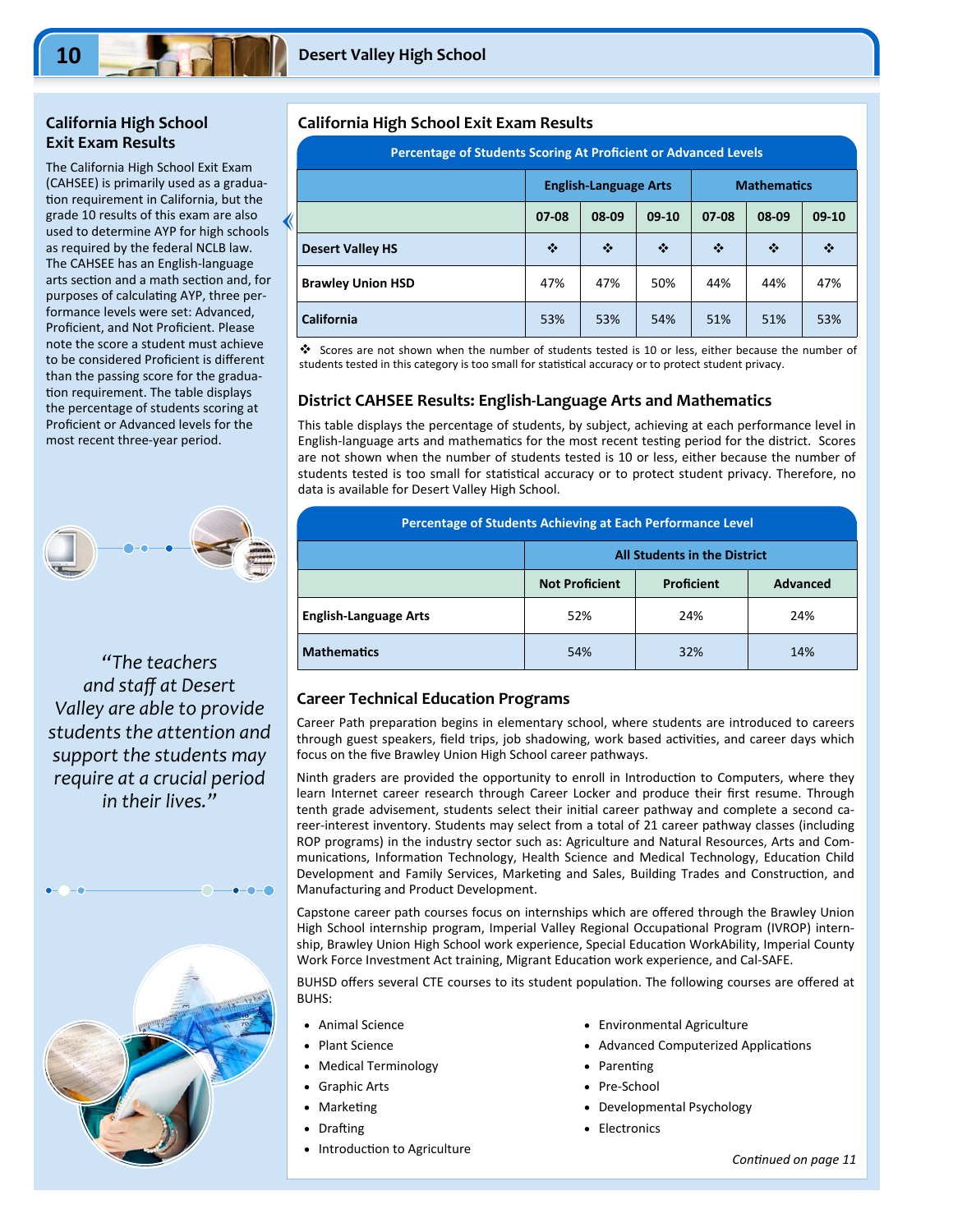## **Career Technical Education Programs**

#### *ConƟnued from page 10*

In conjunction with CTE courses, BUHSD offers nine Regional Occupation Program (ROP) programs that are offered through the BUHS District and comprise a significant component of the Career Technical Education program. The ROP programs focus on the internship aspect of career preparation and are open to students who are 16 years and older and also to adults. BUHS District offers the following ROP programs:

- ROP Graphic Arts
- ROP Stage and Theatre
- ROP Welding
- ROP Careers with Children

• ROP Nursing

ROP Retail Trades

- ROP Landscape
- ROP Office Occupations
- ROP General Construction

BUHSD's CTE Advisory Committee is compromised of shareholders including: BUHSD Superintendent, Principal, Deputy Principal, Director of Special Education, Career Specialist, CTE Teachers, Counselors, Students, Parents, Imperial Valley Regional Occupational Program Superintendent and Staff, Community Business Partners, Workforce Investment Board, WIB Director, and the Imperial Valley Regional Occupational Advisory Committee.

The primary representative of the District's Career Technical Education Advisory Committee is Brenda Haley who can be reached at (760) 312‐6077.

#### **Career Technical Education Participation**

This table displays information about participation in the school's Career Technical Education (CTE) programs.

| <b>Career Technical Education Data</b>                                                                                      |                       |  |  |  |
|-----------------------------------------------------------------------------------------------------------------------------|-----------------------|--|--|--|
|                                                                                                                             | 2009-10 Participation |  |  |  |
| Number of Pupils Participating in CTE                                                                                       | 0                     |  |  |  |
| Percentage of Pupils Who Complete a CTE Program and<br>Earn a High School Diploma                                           | ✧                     |  |  |  |
| Percentage of CTE Courses That Are Sequenced or Articulated<br>Between a School and Institutions of Postsecondary Education | ✧                     |  |  |  |

 $\lozenge$  Not applicable.

#### **Courses Required for UC/CSU Admission**

**University of California:** Admission requirements for the University of California (UC) follow guidelines set forth in the Master Plan, which requires that the top one‐eighth of the state's high school graduates, as well as those transfer students who have successfully completed specified college work, be eligible for admission to the UC. These requirements are designed to ensure that all eligible students are adequately prepared for University-level work. For more information on general admissions requirements, please visit the University of California Web site at www.universityofcalifornia.edu/admissions/general.html.

**California State University:** Admission requirements for the California State University (CSU) use three factors to determine eligibility. They are: specific high school courses; grades in specified courses and test scores; and graduation from high school. Some campuses have higher standards for particular majors or students who live outside the local campus area. Because of the number of students who apply, a few campuses have higher standards (supplementary admission criteria) for all applicants. Most CSU campuses utilize local admission guarantee policies for students who graduate or transfer from high schools and colleges that are historically served by a CSU campus in that region. For general admissions requirements, please visit the California State University Web site at www.calstate.edu/admission.



*"Desert Valley High School is committed to promoting parent, community, and business partnerships."* 

 $\bigcap_{\mathsf{C}}$ 

## **Course Enrollment for UC/CSU Admission**

The table displays two measures relat‐ ed to the school's courses that are re‐ quired for University of California (UC) and/or California State University (CSU) admission for the most recent year for which data is available. For more de‐ tailed information, please visit http:// dq.cde.ca.gov/dataquest/.

| <b>UC/CSU Admission Data</b>                                                                                         |       |  |  |  |
|----------------------------------------------------------------------------------------------------------------------|-------|--|--|--|
| 2008-09 Admission                                                                                                    |       |  |  |  |
| <b>Percentage of Students</b><br><b>Enrolled in Courses</b><br><b>Required for UC/CSU</b><br>Admission               | 65.1% |  |  |  |
| <b>Percentage of Graduates</b><br><b>Who Completed All</b><br><b>Courses Required for</b><br><b>UC/CSU Admission</b> | 0.0%  |  |  |  |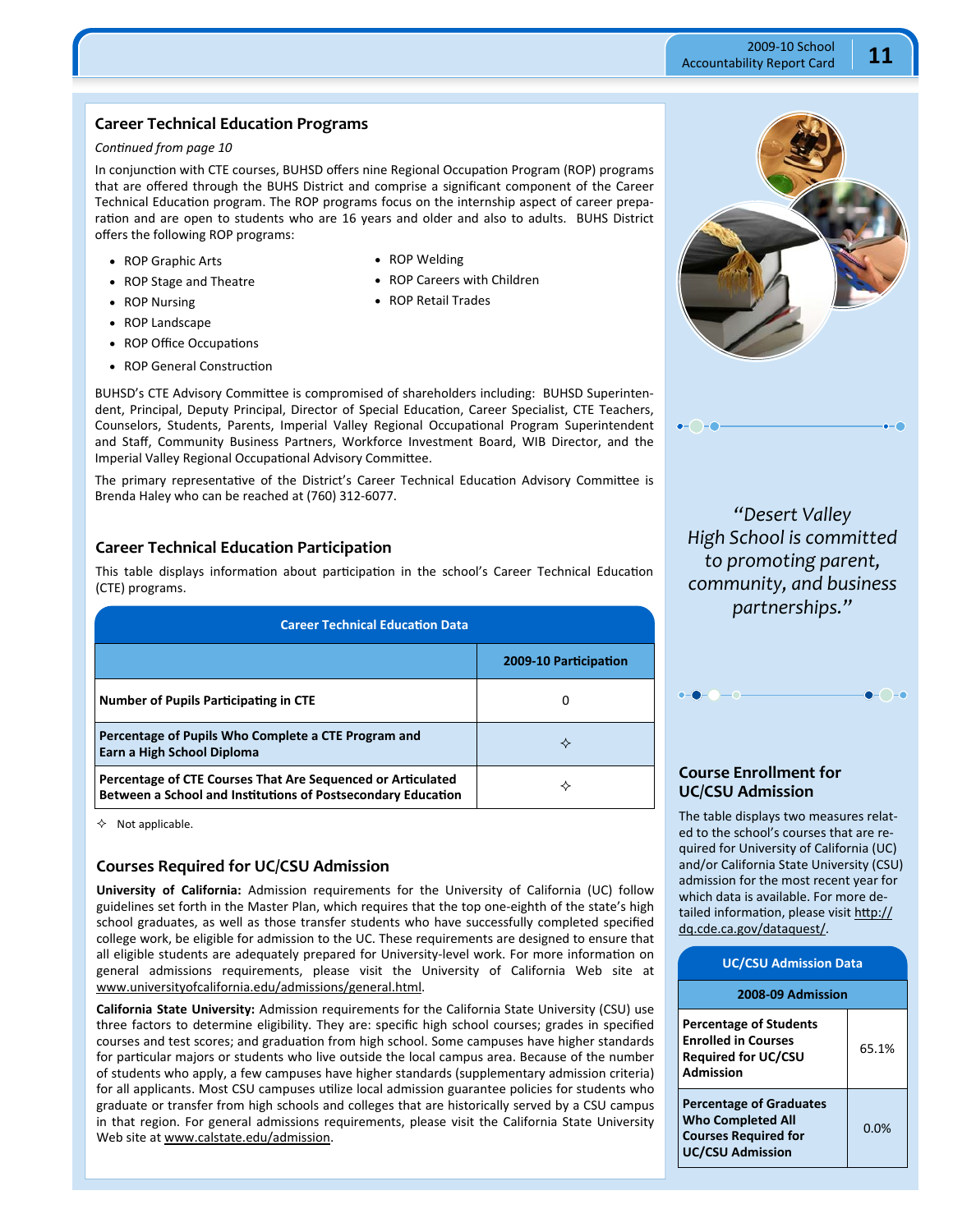## **Teacher Qualifications**

This table shows information about teacher credentials and teacher qualifications. More information can be found by visiting http:// data1.cde.ca.gov/dataquest/.



## **Advanced Placement Courses**

No information is available for Desert Valley High School regarding advanced placement (AP) courses offered.



#### **Teacher Qualifications**

| <b>Teacher Credential Information</b>              |                                                     |              |       |         |  |  |
|----------------------------------------------------|-----------------------------------------------------|--------------|-------|---------|--|--|
|                                                    | <b>Brawley Union HSD</b><br><b>Desert Valley HS</b> |              |       |         |  |  |
| <b>Teachers</b>                                    | $09-10$                                             | $07 - 08$    | 08-09 | $09-10$ |  |  |
| <b>With Full Credential</b>                        | 79                                                  | 8            | 8     | 9       |  |  |
| <b>Without Full Credential</b>                     | 3                                                   | $\mathbf{1}$ | 0     | 0       |  |  |
| <b>Teaching Outside Subject Area of Competence</b> | 1                                                   |              | 0     |         |  |  |

#### **Teacher Misassignments and Vacant Teacher Positions**

This table displays the number of teacher misassignments (teachers assigned without proper legal authorization) and the number of vacant teacher positions (not filled by a single designated teacher assigned to teach the entire course at the beginning of the school year or semester). Please note: Total teacher misassignments includes the number of misassignments of teachers of English Learners.

| <b>Teacher Misassignments and Vacant Teacher Positions</b> |                         |         |           |  |
|------------------------------------------------------------|-------------------------|---------|-----------|--|
|                                                            | <b>Desert Valley HS</b> |         |           |  |
|                                                            | 08-09                   | $09-10$ | $10 - 11$ |  |
| <b>Teacher Misassignments of English Learners</b>          | 0                       | 0       |           |  |
| <b>Total Teacher Misassignments</b>                        | $\mathbf 0$             | 0       |           |  |
| <b>Vacant Teacher Positions</b>                            | 0                       | 0       |           |  |

#### **No Child Left Behind Compliant Teachers**

NCLB requires that all teachers of core academic subject areas be "highly qualified." In general, for a teacher to be considered highly qualified, they must have a bachelor's degree, an appropriate California teaching credential, and have demonstrated competence for each core subject he or she teaches. The table displays data regarding NCLB compliant teachers from the 2009‐10 school year. For more information on teacher qualifications related to NCLB, please visit www.cde.ca.gov/nclb/sr/tq.

| <b>No Child Left Behind Compliant Teachers</b> |                                                     |                                                        |  |  |  |  |
|------------------------------------------------|-----------------------------------------------------|--------------------------------------------------------|--|--|--|--|
|                                                | <b>Percent of Classes in Core Academic Subjects</b> |                                                        |  |  |  |  |
|                                                | <b>Taught by NCLB</b><br><b>Compliant Teachers</b>  | <b>Taught by Non-NCLB</b><br><b>Compliant Teachers</b> |  |  |  |  |
| <b>Desert Valley HS</b>                        | 87.9%                                               | 12.1%                                                  |  |  |  |  |
| <b>All Schools in District</b>                 | 96.8%                                               | 3.2%                                                   |  |  |  |  |
| <b>High-Poverty Schools in District</b>        | 25.0%                                               | 75.0%                                                  |  |  |  |  |
| <b>Low-Poverty Schools in District</b>         | ✧                                                   | ✧                                                      |  |  |  |  |

**NCLB Note:** High-poverty schools are defined as those schools with student participation of approximately 75% or more in the free and reduced priced meals program. Low‐poverty schools are those with student participation of approximately 25% or less in the free and reduced priced meals program.

 $\lozenge$  Not applicable.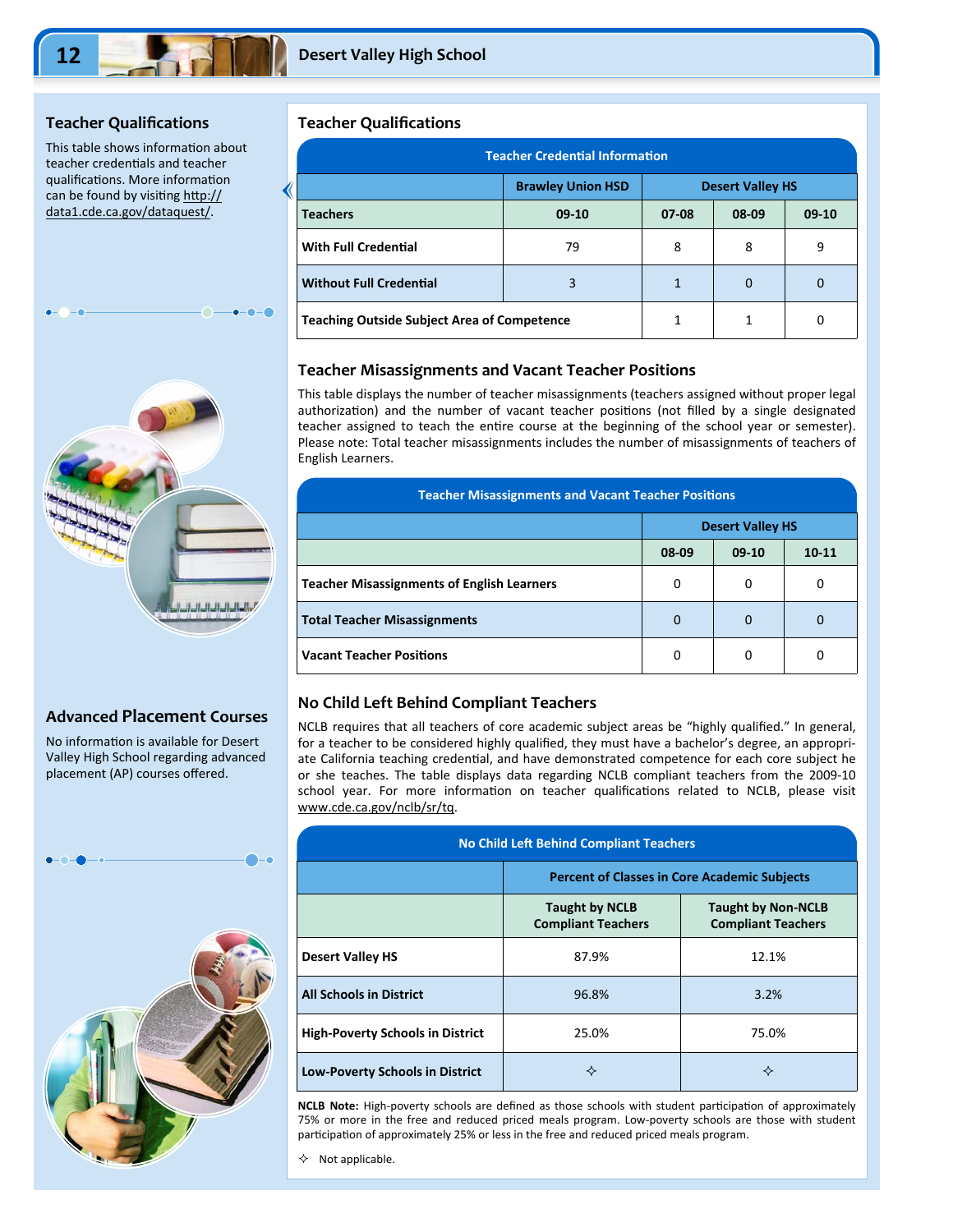## **District Financial Data**

This table displays district teacher and administrative salary information and compares the figures to the state averages for districts of the same type and size based on the salary schedule. Note the district salary data does not include benefits.

| <b>District Salary Data</b>                 |                                    |                                         |  |  |  |  |
|---------------------------------------------|------------------------------------|-----------------------------------------|--|--|--|--|
| Category                                    | <b>Brawley</b><br><b>Union HSD</b> | <b>Similar Sized</b><br><b>District</b> |  |  |  |  |
| <b>Beginning Teacher Salary</b>             | \$44,520                           | \$41,782                                |  |  |  |  |
| <b>Mid-Range Teacher Salary</b>             | \$76,798                           | \$65,939                                |  |  |  |  |
| <b>Highest Teacher Salary</b>               | \$101,841                          | \$85,680                                |  |  |  |  |
| <b>Average Principal Salary</b>             | \$110,885                          | \$116,780                               |  |  |  |  |
| <b>Superintendent Salary</b>                | \$125,000                          | \$147,560                               |  |  |  |  |
| Teacher Salaries - Percent of Budget        | 41.40%                             | 36.40%                                  |  |  |  |  |
| Administrative Salaries - Percent of Budget | 6.50%                              | 6.20%                                   |  |  |  |  |

## **School Financial Data**

The following table displays the school's average teacher salary and a breakdown of the school's expenditures per pupil from unrestricted and restricted sources.

| <b>School Financial Data</b>                            |                         |  |
|---------------------------------------------------------|-------------------------|--|
|                                                         | <b>Desert Valley HS</b> |  |
| <b>Total Expenditures Per Pupil</b>                     | \$7,012                 |  |
| <b>Expenditures Per Pupil From Restricted Sources</b>   | \$1,623                 |  |
| <b>Expenditures Per Pupil From Unrestricted Sources</b> | \$5,389                 |  |
| <b>Annual Average Teacher Salary</b>                    | \$79,914                |  |

## **Financial Data Comparison**

The following table displays the school's per pupil expenditures from unrestricted sources and the school's average teacher salary and compares it to the district and state data.

| <b>Financial Data Comparison</b>           |                                                                             |                                                          |
|--------------------------------------------|-----------------------------------------------------------------------------|----------------------------------------------------------|
|                                            | <b>Expenditures</b><br><b>Per Pupil From</b><br><b>Unrestricted Sources</b> | <b>Annual</b><br><b>Average Teacher</b><br><b>Salary</b> |
| <b>Desert Valley HS</b>                    | \$5,389                                                                     | \$79,914                                                 |
| <b>Brawley Union HSD</b>                   | \$1,504                                                                     | \$76,418                                                 |
| California                                 | \$5,681                                                                     | \$67,234                                                 |
| School and District - Percent Difference   | $+72.1%$                                                                    | $+4.4%$                                                  |
| School and California - Percent Difference | $-5.4%$                                                                     | $+15.9%$                                                 |

## **Financial Data**

The financial data displayed in the SARC is from the 2008‐09 fiscal year. The most current fiscal information available provided by the state is always two years behind the current school year, and one year behind most other data included in this report. For more detailed financial information, please visit www.cde.ca.gov/ds/fd/cs and www.cde.ca.gov/ds/fd/ec.



## **Types of Services Funded**

In addition to general State funding, Brawley Union High School District receives State and Federal funding for the following categorical, Special Edu‐ cation, and support programs:

- Title I, Part A
- Title I, ARRA
- Title II
- Title III
- Title V
- Special Education
- California High School Exit Examination (CAHSEE) **Intervention**
- Carl Perkins Funds
- Economic Impact Aid (EIA)
- Gifted and Talented Education (GATE)
- Instructional materials
- Home-to-School Transport
- Migrant Education
- $\cdot$  ROP